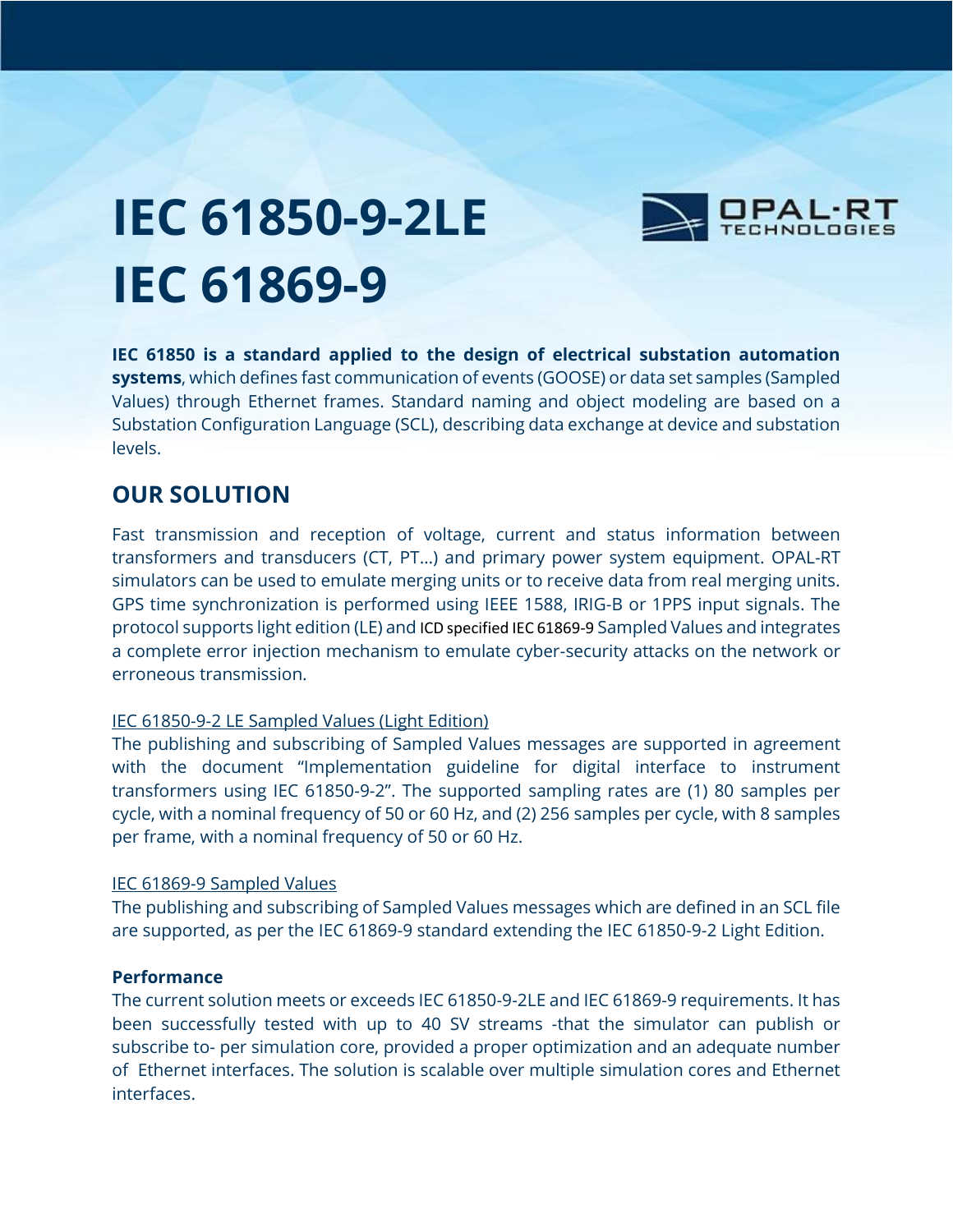#### **External Synchronization**

All types of messages support the use of an external clock with 1PPS, IRIG-B and IEEE1588v2. The precision of the SV compared to the smpCnt within it is plus or minus the time difference between two samples (e.g. 208 µs for 80 samples per cycle at 60 Hz).

#### **IEC 61850 Data Integrity Manipulation**

Six different types of manipulations can be performed into the Sampled Values LE solution (output/streamed out of the simulator), each with a configurable trigger:

- Stop transmission: Simulate the loss of packets on the network by stopping the SV publishing during a certain number of frames.
- Delay transmission: Simulate an unwanted delay on the network by delaying the frames for a specified amount of time, in microseconds.
- Duplicate transmission: Simulate a wrong network topology where packets could be sent multiple times by duplicating frames for a certain amount of frames.
- smpCnt manipulation: Simulate an IED clock reset by manipulating the smpCnt of a given frame.
- smpSynch manipulation: Simulate a loss of synchronization by manipulating the smpSynch of a stream for a certain number of frames.
- Quality manipulation: Simulate a change in the IED performance by manipulating the quality of the voltage and current values in a stream.

### **KEY FEATURES**

- **Extraction from SCL/CID/ICD files containing multiple IED/logical nodes**
- **Data Integrity Manipulation interface allowing for a deeper level of IED testing**
- **Connect up to 16 individual 61850- 9-2LE messages per license**
- **Synchronization through IRIG-B, 1PPS or IEEE 1588v2 with or without Power Profile**
- **Full control over SV quality bits**